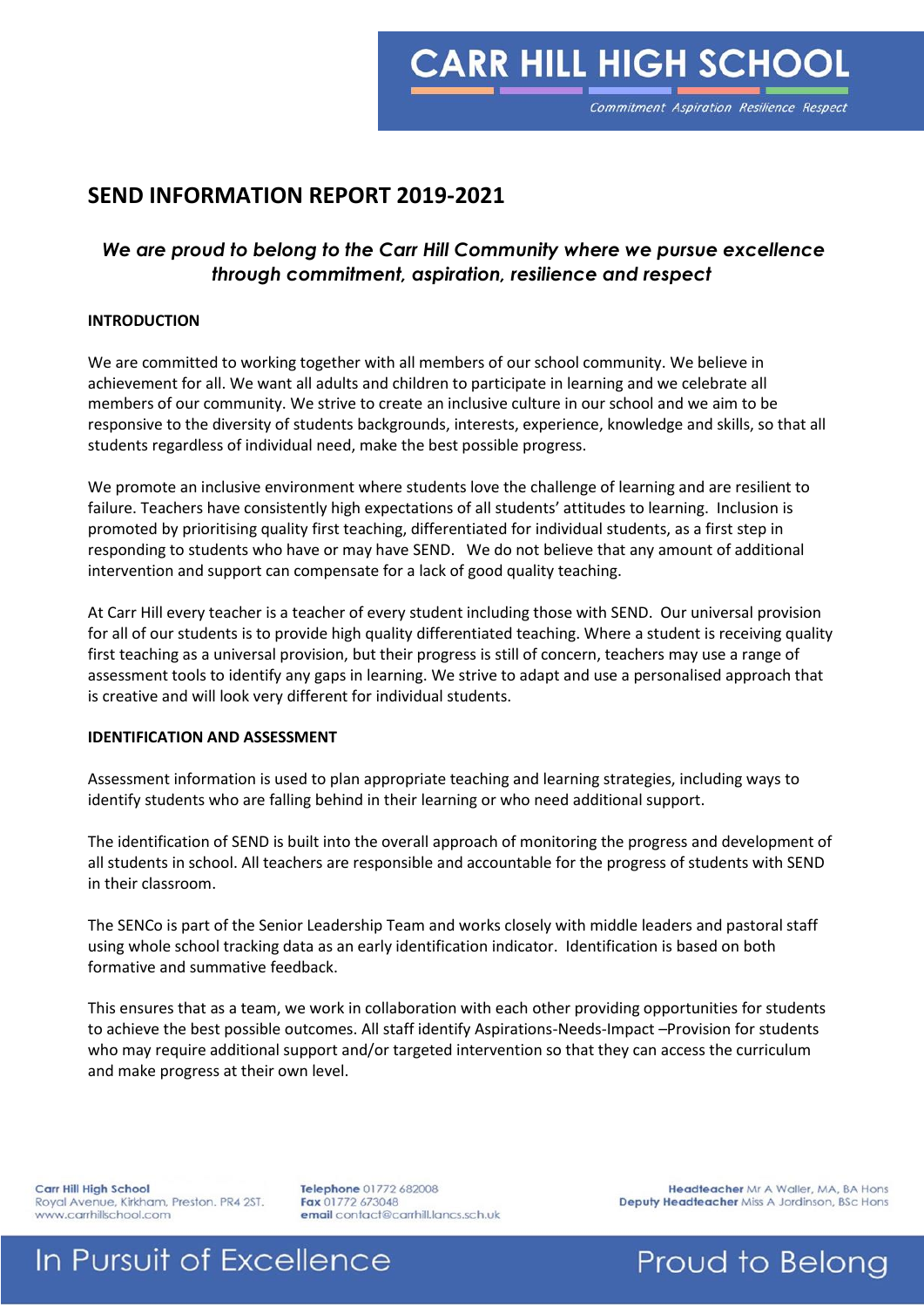A Graduated Approach to SEND:

This means:

- That the teacher has the highest possible expectations for all students in their class.
- That all teaching is built on what students already know, can do and can understand.
- Different ways of teaching are in place so that students are fully involved in learning.
- Specific strategies (which may be suggested by specialist teachers or outside agencies) are in place to support students to learn.
- Teachers will let parents know what their child is learning and how they are progressing.

The SENCo will monitor all interventions and ensure the whole school is following a person centred approach.

At school we regularly review the quality of teaching for all students, including those at risk of underachievement.

### **Assess**

Subject teachers, support staff and the SENCo will carry out a clear analysis of a student's needs. This assessment will be reviewed regularly. Where appropriate, outside professionals will help to inform the assessment. Parents will be asked to contribute to the assessment.

### **Plan**

Parents will be formally notified of any adjustments, interventions, support and review date will be agreed with staff, parents and student. This will be recorded on the school information system.

### **Do**

Subject teachers will remain responsible for working with the student on a daily basis and retain responsibility for their progress and outcomes. Subject teachers will plan and assess the impact of support and interventions with any teaching assistants or specialist staff involved. The SENCo will support the above.

### **Review**

The effectiveness of the support and interventions and their impact on the student's progress will be reviewed on the agreed date. Formal Reviews will be held with parents/carers at least once per year, although parents/carers will have the opportunity to discuss progress with SEND staff on target setting day and subject progress day. Additional reviews will be arranged according to need. Subject teachers, working with the SENCo, will revise the support in light of the student's progress. If a student does not make expected progress over a sustained period of time school will consider involving specialists. School liaises with the following services - Educational Psychology Service, School Health, School Improvement Service (SIS) SEND support, SEND Teaching and Support Service (SENDTASS) and, when appropriate, Social Services and the Looked After Children Team.

A student's progress is constantly assessed and reviewed and any gap or gaps in their understanding/learning will be identified and addressed through targets and interventions. The decision to make Special Educational Provision involves the class teacher, support staff, pastoral staff and Senior Leadership Team. All the information about a student's progress formed from high quality, accurate, formative assessment and intervention is considered alongside national data and expectations of progress, both summative and formative. Parents, families and students are involved in decisions through the

**Carr Hill High School** Royal Avenue, Kirkham, Preston. PR4 2ST. www.carrhillschool.com

Telephone 01772 682008 Fax 01772 673048 email contact@carrhill.lancs.sch.uk

Headteacher Mr A Waller, MA, BA Hons Deputy Headteacher Miss A Jordinson, BSc Hons

# In Pursuit of Excellence

### Proud to Belong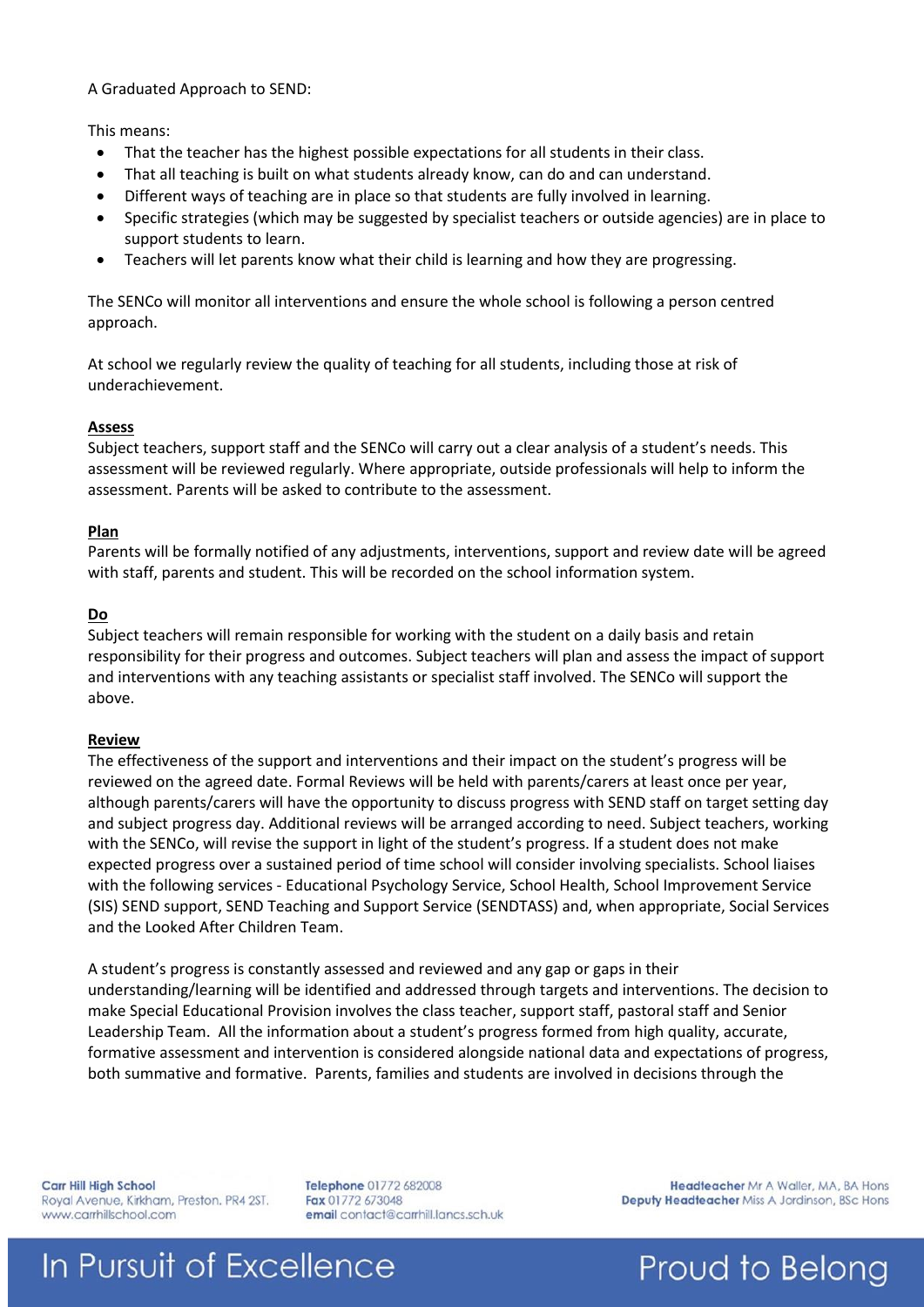opportunity to attend regular meetings and reviews of provision. This level of support is termed SEN Support and is school based. This may include additional provision at K. The programmes of intervention and support for students reflect the need to access the whole curriculum.

The SENCo maintains a register of students identified through the procedures listed. This is reviewed each term when a detailed analysis of every student takes place by a team of professionals. For some students a more in depth individual assessment may be undertaken by the school or other educational or health professionals.

### **MONITORING PUPIL PROGRESS**

Progress is the crucial factor in determining the need for additional support. Adequate progress is that which:

- Narrows the achievement gap between student and peers
- Prevents the achievement gap widening
- Is equivalent to that of peers starting from the same baseline but less than the majority of peers
- Equals or improves upon the student's previous rate of progress
- Ensures full curricular access
- Shows an improvement in self-help and social or personal skills
- Shows improvements in the student's behaviour.

### **RECORD KEEPING**

The school will record the steps taken to meet students' individual needs. The SENCo will maintain the records and ensure access to them. In addition to the usual school records, the student's profile will include:

- Information from parents
- Information on progress and behaviour
- Student's own perceptions of difficulties
- Information from health/social services
- Information from other agencies

Telephone 01772 682008 Fax 01772 673048 email contact@carrhill.lancs.sch.uk

Headteacher Mr A Waller, MA, BA Hons Deputy Headteacher Miss A Jordinson, BSc Hons

Proud to Belong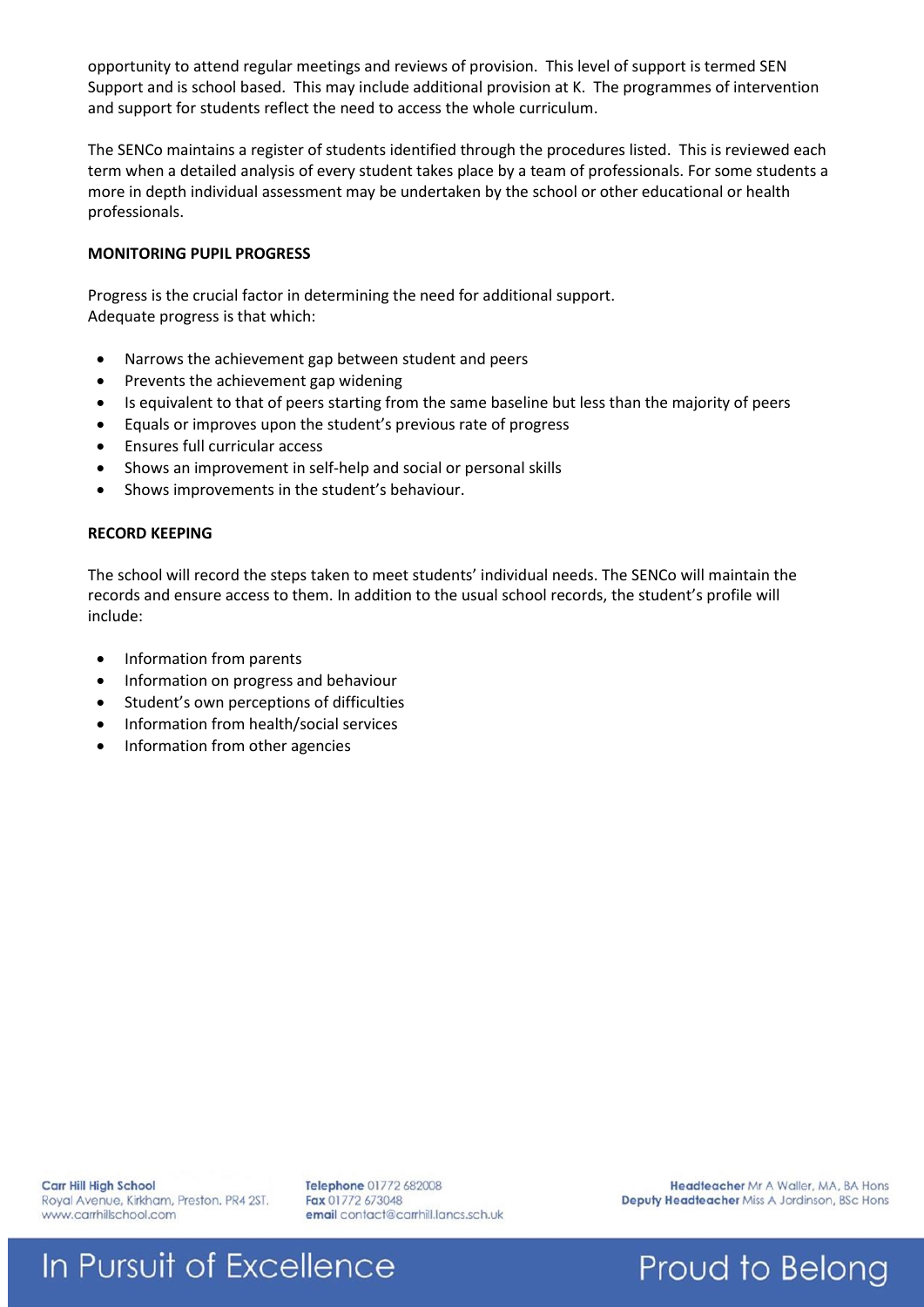| Type of SEN                                     | Examples of support provided                                                                                                                                                                                                                                                                                                                                                                                                              |  |  |
|-------------------------------------------------|-------------------------------------------------------------------------------------------------------------------------------------------------------------------------------------------------------------------------------------------------------------------------------------------------------------------------------------------------------------------------------------------------------------------------------------------|--|--|
| <b>Communication</b><br>and Interaction         | Support to facilitate effective communication and interaction throughout<br>the day.                                                                                                                                                                                                                                                                                                                                                      |  |  |
| Autistic spectrum<br>Social<br>Communication    | Formative as well as summative assessments in place to recognise non-<br>academic areas for development.                                                                                                                                                                                                                                                                                                                                  |  |  |
| Speech, language                                | Identified staffing support to ensure interaction.                                                                                                                                                                                                                                                                                                                                                                                        |  |  |
| and communication<br>needs.                     | Identified for small group intervention.<br>Targeted support to develop attention and concentration skills.                                                                                                                                                                                                                                                                                                                               |  |  |
|                                                 | If progress checks show little or no improvement, assessment and advice is<br>requested by a specialist teacher.<br>1:1 or group work with specialist teacher or the most appropriate<br>intervention is then put in place with termly progress checks to monitor.<br>We offer small group work on social skills support.<br>Progress checks show steps of progress, followed up with the most<br>appropriate and effective intervention. |  |  |
|                                                 | If there is no progress after 3 terms a referral for an assessment for an EHCP<br>is requested.                                                                                                                                                                                                                                                                                                                                           |  |  |
| <b>Cognition and</b><br>Learning                | Modification of up to 75% of the curriculum depending on specific student's<br>needs, most of which is supported by the use of quality first teaching.                                                                                                                                                                                                                                                                                    |  |  |
| Moderate learning<br>difficulties.              | Formative as well as summative assessments in place to recognise non-<br>academic areas for development.                                                                                                                                                                                                                                                                                                                                  |  |  |
| Specific learning<br>difficulties,<br>including | Identified staff to support access to the curriculum. Targeted intervention on<br>1:1 or small groups.                                                                                                                                                                                                                                                                                                                                    |  |  |

Carr Hill High School Royal Avenue, Kirkham, Preston. PR4 2ST.<br>www.carrhillschool.com Telephone 01772 682008<br>Fax 01772 673048<br>email contact@carrhill.lancs.sch.uk

Headteacher Mr A Waller, MA, BA Hons Deputy Headteacher Miss A Jordinson, BSc Hons

Proud to Belong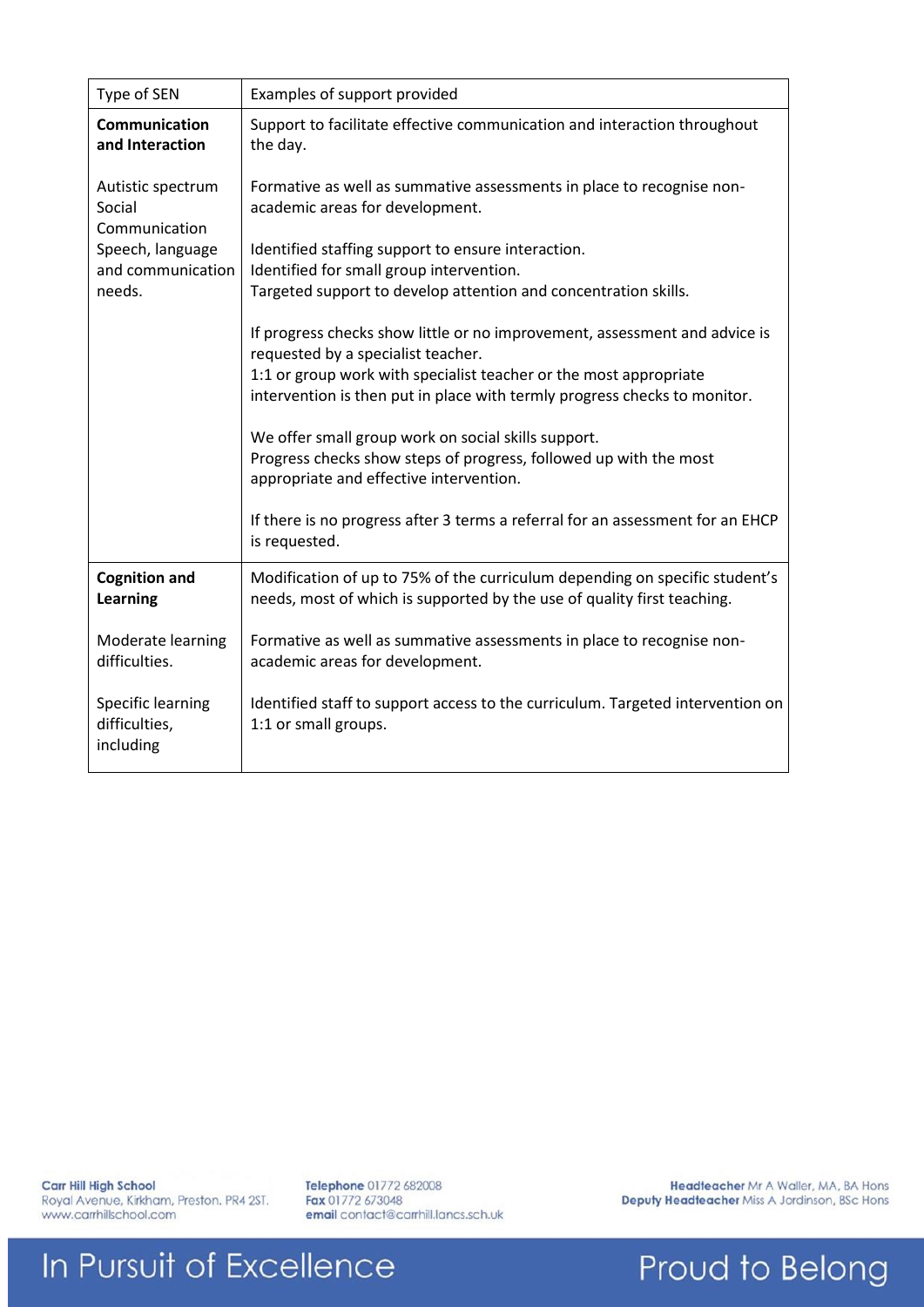| <b>Dyslexia and</b><br>Dyspraxia.  | If current attainment tracking shows little or no progress:<br>Assessment and advice by specialist teacher is requested.<br>1:1 or group work with specialist teacher - termly progress check.<br>If progress checks shows steps of progress, continue with intervention. If not<br>try an alternative intervention.<br>Alternative pathways such as Work skills are available and guided options<br>towards BTEC's or other suitable programmes for yr8 students onwards.<br>Students identified for appropriate access arrangements to support students<br>in examinations.<br>Use ICT to reduce barriers.<br>Offer small group work sessions for low achievers in Maths English and<br>Science.<br>No progress after 3 terms refer for assessment for EHCP |
|------------------------------------|---------------------------------------------------------------------------------------------------------------------------------------------------------------------------------------------------------------------------------------------------------------------------------------------------------------------------------------------------------------------------------------------------------------------------------------------------------------------------------------------------------------------------------------------------------------------------------------------------------------------------------------------------------------------------------------------------------------------------------------------------------------|
| <b>SEMH</b><br>Social              | Formative as well as summative assessments in place to recognise non-<br>academic areas for development.                                                                                                                                                                                                                                                                                                                                                                                                                                                                                                                                                                                                                                                      |
| difficulties                       | Use of Boxall where appropriate to identify a plan.                                                                                                                                                                                                                                                                                                                                                                                                                                                                                                                                                                                                                                                                                                           |
| <b>Mental Health</b><br>Conditions | Offer 4-6 week programmes of targeted full time interventions in small<br>groups.                                                                                                                                                                                                                                                                                                                                                                                                                                                                                                                                                                                                                                                                             |
| Emotional<br><b>Difficulties</b>   | Behaviour and learning plans-12weeks<br>Pastoral Support Plan - 16 week plan. Then placed on the<br>Additional Needs List after such interventions from in-house Behaviour<br>Support and referred to outside agency for support.<br>Referral by pastoral manager to outside agencies - CAMHS, CSC,<br>Butterfly/Phoenix, Counsellor, PCSO/Police Support, New Start, Early Action<br>Team, Young Addiction, NCOMPASS, IDSS/specialist teacher, SEND support.<br>Use of Zero Tolerance Report Card<br>McKee pupil support centre<br>Reduced timetable - SLT/pastoral managers<br>Managed Move - SLT<br>No progress after 3 terms at the end of appropriate intervention up<br>interventions and seek specialist help/advice, EP report                        |

Carr Hill High School Royal Avenue, Kirkham, Preston. PR4 2ST.<br>www.carrhillschool.com Telephone 01772 682008<br>Fax 01772 673048<br>email contact@carrhill.lancs.sch.uk

Headteacher Mr A Waller, MA, BA Hons Deputy Headteacher Miss A Jordinson, BSc Hons

Proud to Belong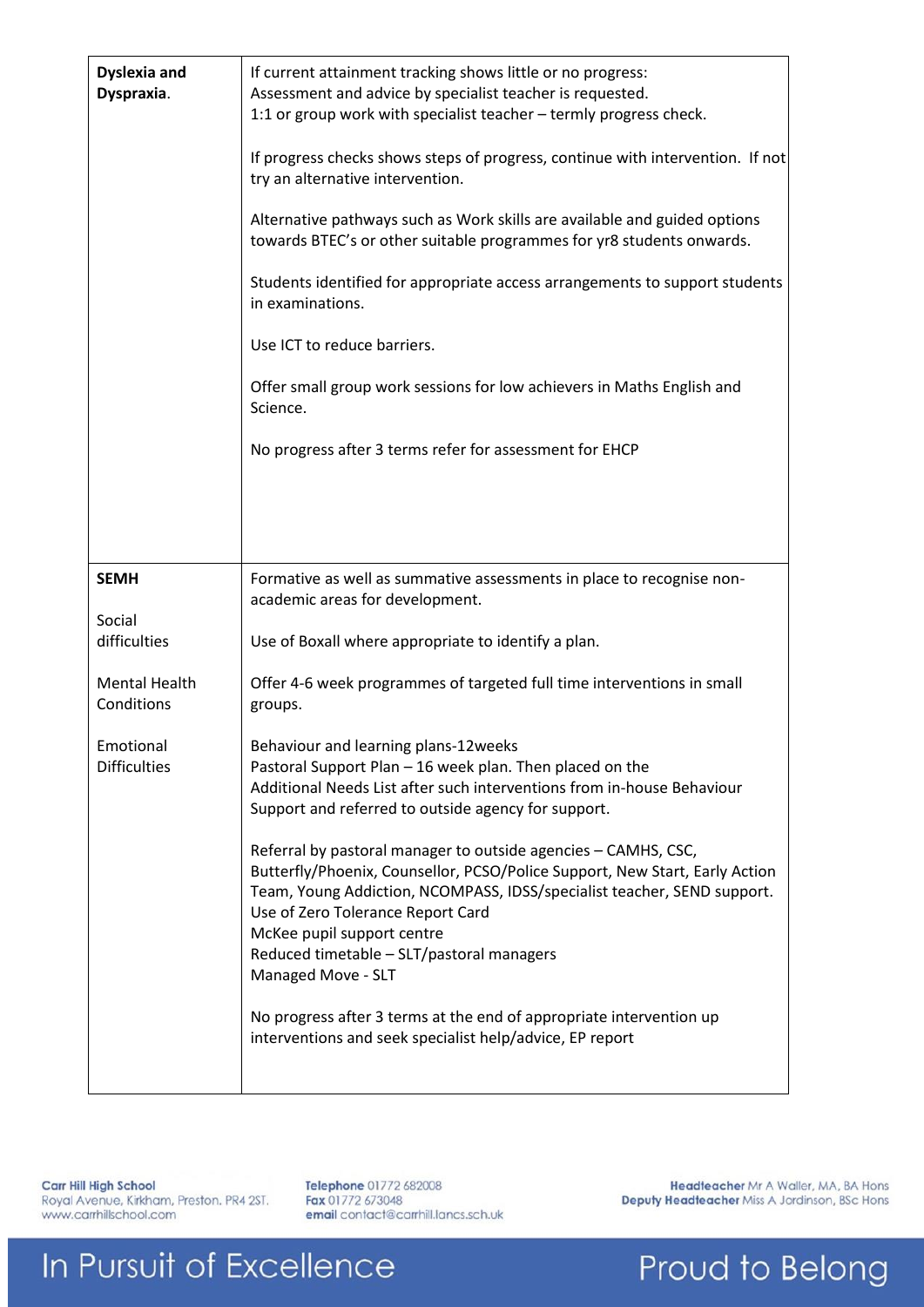|                                         | <b>MEDICAL - Refer to SENCo</b><br>Medical Card issued by head of year use monitored via planner signing.                                                                                                                                                                                                                                                                                                                                                                                                      |  |
|-----------------------------------------|----------------------------------------------------------------------------------------------------------------------------------------------------------------------------------------------------------------------------------------------------------------------------------------------------------------------------------------------------------------------------------------------------------------------------------------------------------------------------------------------------------------|--|
|                                         | Increase of Wave 2 Specific provisions put in place by appropriate staff such<br>as use of a particular room, or specific items provided,<br>liaison with school nurse                                                                                                                                                                                                                                                                                                                                         |  |
|                                         | Use of outside agency support if not already assigned via own Doctor, eg,<br>Clinical Psychologist, Educational Psychologist, specialist teacher<br>TAF or Multi-agency meeting may be called if needs increase or change                                                                                                                                                                                                                                                                                      |  |
|                                         | We have a school Mental Health Lead.                                                                                                                                                                                                                                                                                                                                                                                                                                                                           |  |
|                                         | Our behaviour policy identifies where reasonable adjustments or changes<br>can be made to ensure that the need for exclusion is kept to a minimum.<br>Our school has clear sanctions and rewards that are followed to offer our<br>students structure and routine.<br>Our school provides effective pastoral care.                                                                                                                                                                                             |  |
|                                         | Our school pastoral team support all aspects of social mental and emotional<br>needs.                                                                                                                                                                                                                                                                                                                                                                                                                          |  |
|                                         | We use small group and targeted 1:1 intervention to improve social skills and<br>emotional resilience.                                                                                                                                                                                                                                                                                                                                                                                                         |  |
|                                         | We are currently working on case studies with Yr. 7 and Yr8 to identify<br>targeted groups for SEMH intervention that will support progression.                                                                                                                                                                                                                                                                                                                                                                |  |
|                                         | No progress after 3 terms refer for assessment for EHCP                                                                                                                                                                                                                                                                                                                                                                                                                                                        |  |
| <b>Sensory</b><br><b>Physical Needs</b> | Support to develop self-help. Support to develop sensory skills. Emotional<br>regulation. Coping strategies for dealing with different situations.                                                                                                                                                                                                                                                                                                                                                             |  |
| Hearing/Visual<br>impairment            | Targeted intervention with appropriate support.                                                                                                                                                                                                                                                                                                                                                                                                                                                                |  |
| Multi-sensory<br>impairment             | Access Arrangements such as rest breaks and modified papers for exams.<br>Reasonable adjustments to physical environment.<br>Reduced timetable.                                                                                                                                                                                                                                                                                                                                                                |  |
| Physical disabilities.                  | Teaching assistant/in-class support.                                                                                                                                                                                                                                                                                                                                                                                                                                                                           |  |
| Independence and<br>self help           | The approach to supporting students' needs, follows a graduated approach<br>to gain identification. When a student is identified as needing additional<br>support, appropriate interventions are put in place. The interventions are<br>reviewed frequently to ensure they are providing the required impact. When<br>appropriate, support is reduced with strategies for the student to work on.<br>The aim is to ensure, that where possible the student is independent, only<br>using support where needed. |  |
|                                         |                                                                                                                                                                                                                                                                                                                                                                                                                                                                                                                |  |

Carr Hill High School Royal Avenue, Kirkham, Preston. PR4 2ST.<br>www.carrhillschool.com Telephone 01772 682008<br>Fax 01772 673048<br>email contact@carrhill.lancs.sch.uk

Headteacher Mr A Waller, MA, BA Hons Deputy Headteacher Miss A Jordinson, BSc Hons

Proud to Belong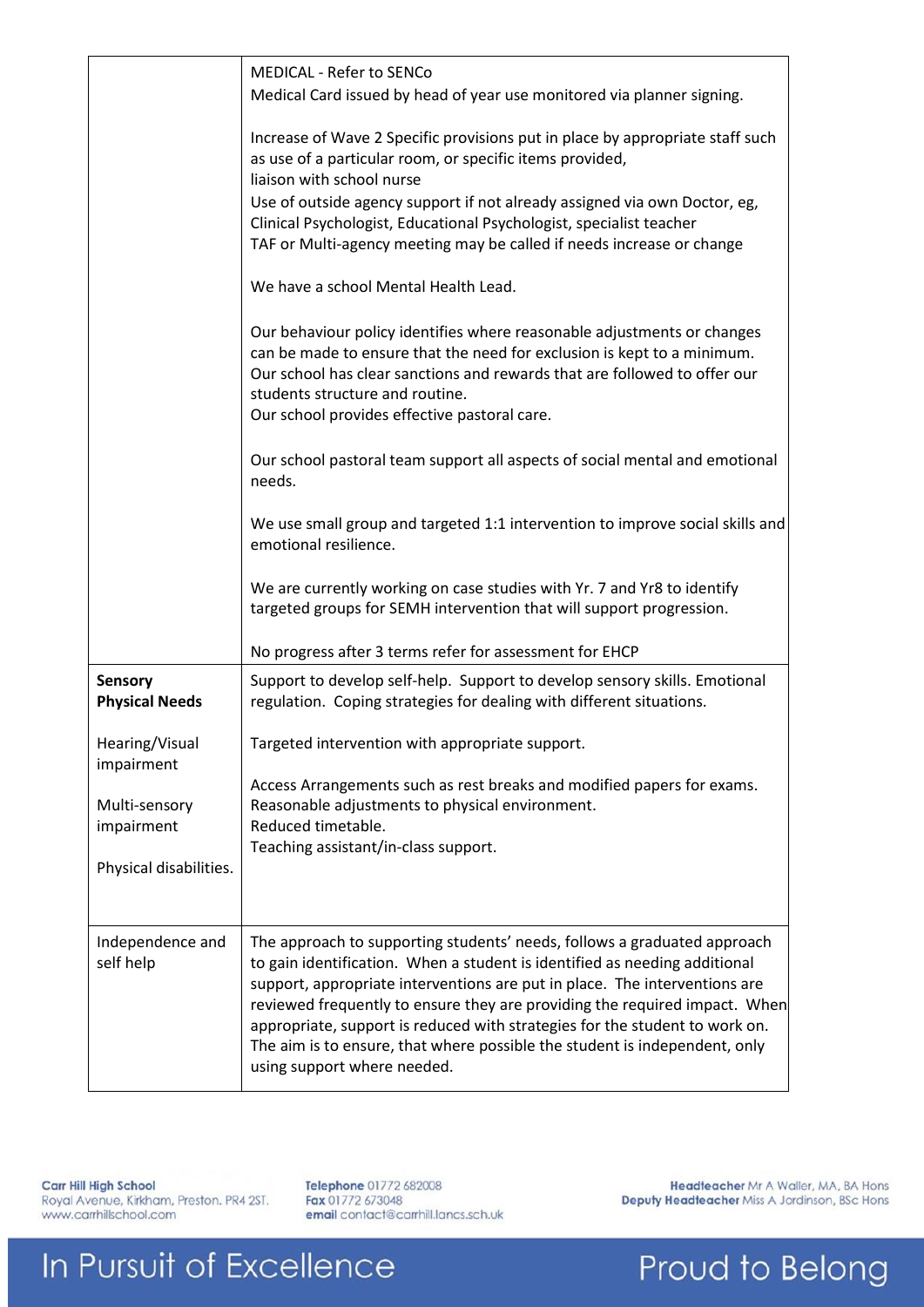#### **Education, Health and Care Plans**

An EHCP will normally be provided where, after a Statutory Assessment, the LA considers the student requires provision beyond what the school can offer. However, the school recognises that a request for a Statutory Assessment does not inevitably lead to an EHCP. An EHCP will include details of learning objectives and expected outcomes for the student.

These are used to develop targets that are:

- Matched to the longer-term objectives set in the EHCP
- Of shorter term
- Established through parental/student consultation
- Set out in an Action Plan
- Implemented in the classroom as per teaching and learning policy
- Delivered by the class teacher with appropriate additional support where specified

### **Reviews of an EHCP**

EHCPs must be reviewed annually. The LA will inform the head teacher at the beginning of each school term of the students requiring reviews. The SENCo will organise these reviews and invite:

- The student's parent/carer
- The student if appropriate
- The relevant teachers
- A representative of the SEN Inclusion and Assessment Team
- The Educational Psychologist
- Any other person the SENCo or parent/carer considers appropriate

The aim of the review will be to:

- Assess the student's progress in relation to the objectives on the EHCP
- Review the provision made to meet the student's need as identified in the EHCP
- Consider the appropriateness of the existing EHCP in relation to the student's performance during the year, and whether to cease, continue, or amend it
- If appropriate to set new objectives for the coming year at Key Stage Phase transitions reviews. Receiving schools/further education should be invited to attend in order to plan appropriately for the new school year. It also gives parents the opportunity to liaise with teachers from the receiving school/further education. Within the time limits set out in the Code, the SENCo will complete the annual review forms and send them, with any supporting documentation to the LA. The school recognises the responsibility of the LA in deciding whether to maintain, amend, or cease an EHCP of SEND.

| Percentage of students                                                                                                | Carr Hill No: | Carr Hill % | National |  |  |  |
|-----------------------------------------------------------------------------------------------------------------------|---------------|-------------|----------|--|--|--|
| EHCP - E                                                                                                              | 14            | 1.4%        | 2.8%     |  |  |  |
| Support -K                                                                                                            | 120           | 12%         | 11.7%    |  |  |  |
| الملحم والقوادي والمستطر والملازي المحررات والمستحدث والرزيف والمستقرق والمتراكب والمستقر والمستحدث والمستحدث والملاز |               |             |          |  |  |  |

We are currently pursuing 2 EHCPs for students who have arrived with clear unmet needs.

**Carr Hill High School** Royal Avenue, Kirkham, Preston. PR4 2ST. www.carrhillschool.com

Telephone 01772 682008 Fax 01772 673048 email contact@carrhill.lancs.sch.uk

Headteacher Mr A Waller, MA, BA Hons Deputy Headteacher Miss A Jordinson, BSc Hons

Proud to Belong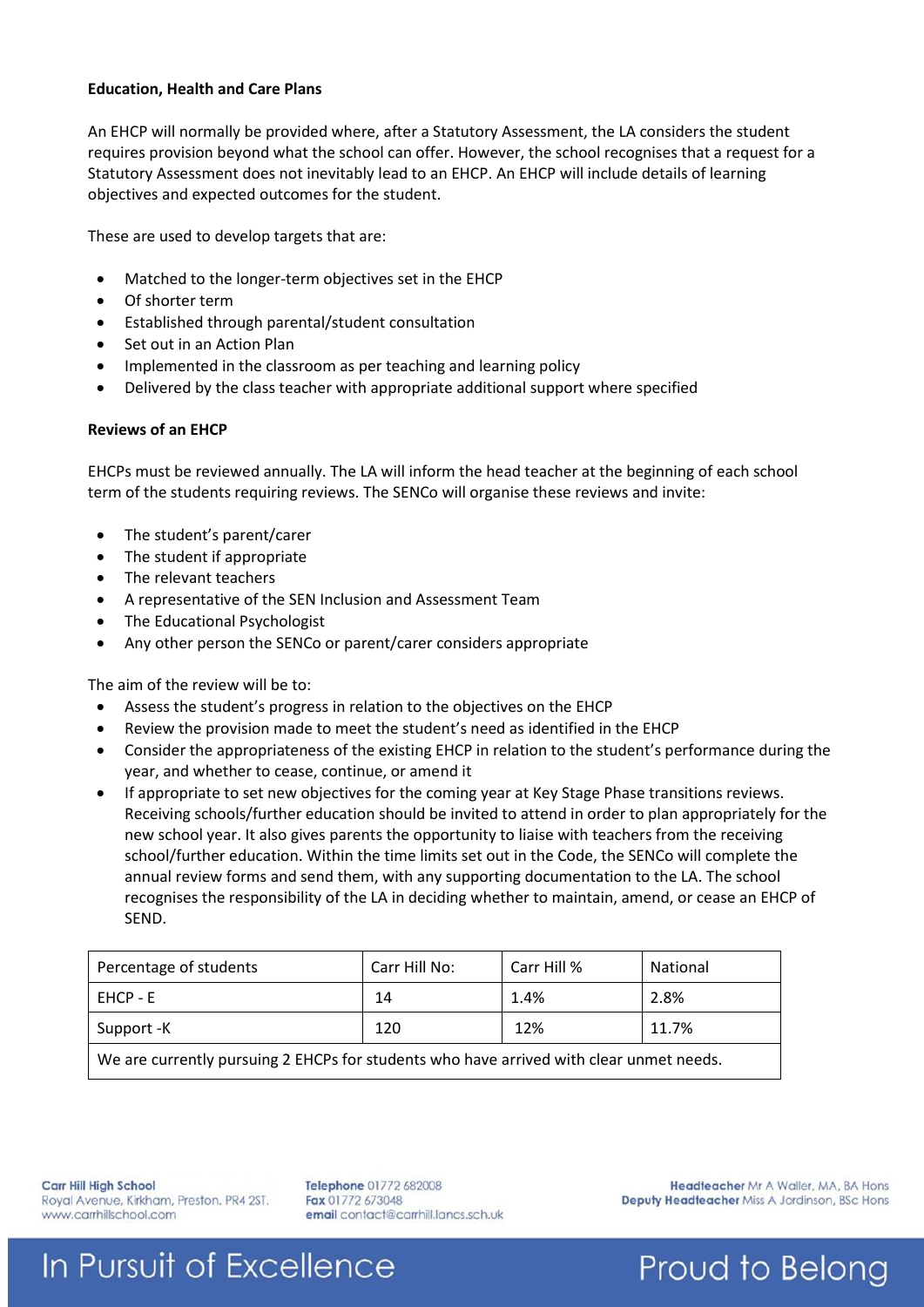### **Roles and Responsibilities:**

The person responsible for managing SEND provision (SENCo) in school is Joanne Darkin who is a member of the Senior Leadership Team. SEN Governor: Linda Nulty Designated Lead for Safeguarding: James Johnstone Children Looked After (CLA) Lead: James Johnstone Children with Medical Needs: James Johnstone

#### **Outside agencies:**

At school we pride ourselves on having strong links with other agencies. We work alongside:

- Parent Partnership
- Education psychology service
- Local Children's Centres
- Children's Social Care
- School Nurse
- CAMHS
- **NHS**

We use the Common Assessment Form (CAF) process and Team around the Family (TAF) as well as others as appropriate, to facilitate links with other agencies.

#### **Funding:**

All mainstream schools are provided with resources that they can use to support those with additional needs, including students and young people with SEND. Most of these resources are determined by a local funding formula discussed with the local schools forum.

At times additional funding will become available to schools via the LA. The SENCo together with SLT, should keep up-to-date with what is available and distribute appropriately.

Schools have an amount defined within their overall budget, called the notional SEND budget. This is not a ring-fenced amount, and it is for the school to provide high quality appropriate support from the whole of its budget. (C.O.P. 2015)

### **Complaints Procedure:**

If any parent/carer has any concerns regarding the education of their child with SEN they should contact school immediately and make an appointment to see Joanne Darkin, the class teacher, head of year, or the head teacher in line with the school's Standard Complaints Procedure outlined on the school website. All complaints will be dealt with sensitively and with the student's needs and care at the heart of our work.

### **Further Information:**

Further details on provision for students with SEND can be found in the SEND policy and the Accessibility Plan.

**Carr Hill High School** Royal Avenue, Kirkham, Preston. PR4 2ST. www.carrhillschool.com

Telephone 01772 682008 Fax 01772 673048 email contact@carrhill.lancs.sch.uk

Headteacher Mr A Waller, MA, BA Hons Deputy Headteacher Miss A Jordinson, BSc Hons

Proud to Belong